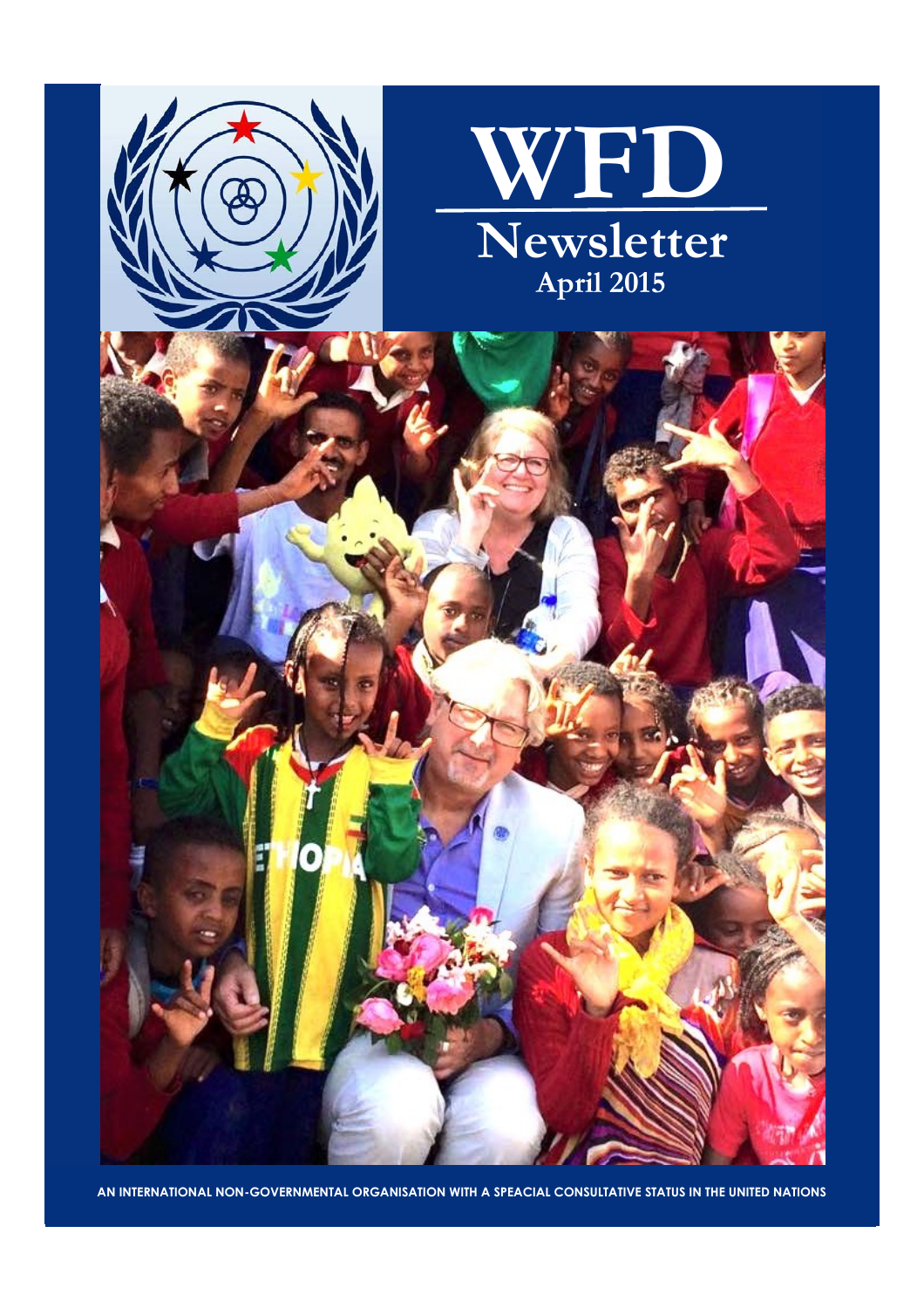| 4  | <b>WFD PRESIDENT COLUMN</b>                                                                                              | <b>EDITORIAL</b>                                        |
|----|--------------------------------------------------------------------------------------------------------------------------|---------------------------------------------------------|
|    | International Disability Alliance (IDA) Board<br>٠<br>Meeting                                                            | <b>Editorial</b>                                        |
|    | Addis Ababa, Ethiopia<br>$\blacksquare$                                                                                  | WFD Newsletter is published six                         |
|    | WFD Submissions for UN Agencies<br>٠                                                                                     | times a year. We welcome all                            |
|    | 8th Session of the Conference of States Parties<br>$\blacksquare$                                                        | news, articles, letters to the                          |
|    | (COSP) to the Convention on the Rights of Persons                                                                        | editor, and other contributions.                        |
|    | with Disabilities                                                                                                        | We serve the right of                                   |
|    | UN CRPD Committee Election<br>$\blacksquare$<br><b>Upcoming Events</b><br>٠                                              | acceptance or rejection and                             |
|    |                                                                                                                          | the right to edit all submissions                       |
| 10 | <b>XIX WFD GENERAL ASSEMBLY</b>                                                                                          | that we publish. Please send all                        |
|    |                                                                                                                          | submissions to                                          |
| 11 | <b>XVII WORLD CONGRESS OF THE WFD</b>                                                                                    | phillipa.sandholm@wfd.fi_by:                            |
| 13 | <b>INTERNATIONAL WEEK OF THE DEAF</b>                                                                                    | 31 May 2015<br>ò,                                       |
|    |                                                                                                                          | 31 August 2015<br>$\blacksquare$                        |
| 15 | <b>NEWS FROM THE WFD</b>                                                                                                 | 7 October 2015<br>$\blacksquare$                        |
|    | Appointment with WFD President at Congress<br>٠                                                                          | 30 November 2015<br>ш                                   |
|    | Contact Information for Receiving Newsletter                                                                             |                                                         |
|    | <b>WFD Fundraising</b><br>٠                                                                                              | <b>Contact information</b>                              |
|    | WFD Membership<br>$\blacksquare$                                                                                         | World Federation of the Deaf<br>(WFD)                   |
|    | The Third UN World Conference on Disaster Risk<br>$\blacksquare$<br>Reduction                                            | Email: <i>info@wfdeaf.org</i>                           |
|    | Multilingual signers spotlighted by researchers<br>$\blacksquare$                                                        | Website: http://wfdeaf.org                              |
|    | De-Sign Bilingual - Developing and Documenting<br>$\blacksquare$                                                         | Join us on Facebook:                                    |
|    | Sign Bilingual Best Practice in Schools                                                                                  | http://www.facebook.com/Wfd<br>eaf.org?ref=hl           |
|    | WFD Expert Member on Technology and                                                                                      |                                                         |
|    | Accessibility                                                                                                            | <b>Layout Design</b>                                    |
|    |                                                                                                                          | Dawan Oberleitner                                       |
| 24 | <b>NEWS FROM MEMBERS &amp; PARTNERS</b><br><b>INDIA</b>                                                                  |                                                         |
|    | <b>JAPAN</b>                                                                                                             | The WFD Secretariat would like                          |
|    |                                                                                                                          | to make sure WFD members are                            |
| 29 | <b>INTERNATIONAL NEWS</b>                                                                                                | receiving WFD newsletters.                              |
|    | Convention on the Rights of Persons with Disabilities                                                                    | Please verify the names of<br>organisational leadership |
|    | (CRPD)                                                                                                                   | (including staff members, if you                        |
|    | Redesigned multilingual UN portal launched<br>$\blacksquare$<br>14th Session of the Permanent Forum on<br>$\blacksquare$ | wish) and their email addresses                         |
|    | Indigenous Issues                                                                                                        | by sharing this information with                        |
|    |                                                                                                                          | the WFD Administrative<br>Secretary, Phillipa Sandholm, |
| 30 | <b>BOOKS &amp; PUBLICATIONS</b>                                                                                          | <u>(phillipa.sandholm@wfd.fi).</u>                      |
|    |                                                                                                                          |                                                         |
| 31 | <b>WFD MERCHANDISE</b>                                                                                                   |                                                         |

#### **[phillipa.sandholm@wfd.fi](mailto:phillipa.sandholm@wfd.fi) by:**

- 
- 
- $2015$

#### **Contact information**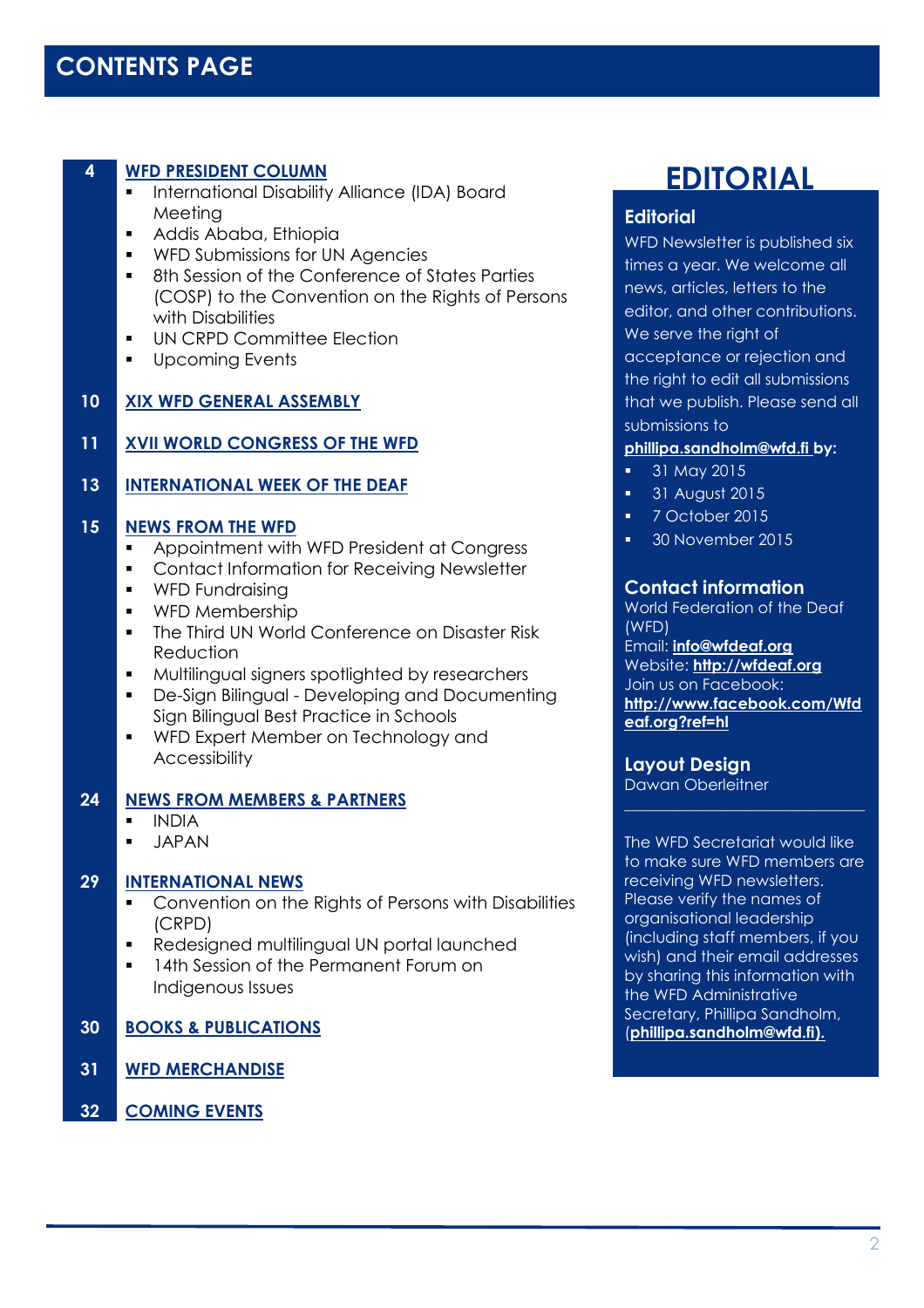## **THE WORLD FEDERATION OF THE DEAF (WFD)**



The World Federation of the Deaf (WFD) was established in Rome, Italy in 1951, and is an international non-governmental organisation with membership comprising of 134 Ordinary Members, Individual Members, Associate Members and International Members. The WFD also has eight (8) Regional Secretariats. WFD's office is located in Helsinki, Finland.

The WFD has a consultative status within the United Nations (UN) system. In this role, the WFD works closely with the UN and its various agencies in promoting the human rights of deaf people in accordance with the principles and objectives of the UN Charter, the Universal Declaration of Human Rights, the Convention on the Rights of Persons with Disabilities and other general acts and recommendations of the UN and its specialised agencies, e.g., the UN Economic and Social Council (ECOSOC), the UN Educational, Scientific and Cultural Organization (UNESCO), the International Labour Organization (ILO) and the World Health Organization (WHO). WFD also has participatory status within the Council of Europe (COE) and is a member of International Disability Alliance (IDA).

The WFD works towards the global achievement of human rights for all deaf people and develops its activities towards the goal of equalisation of opportunities and full participation in society by deaf individuals in every country.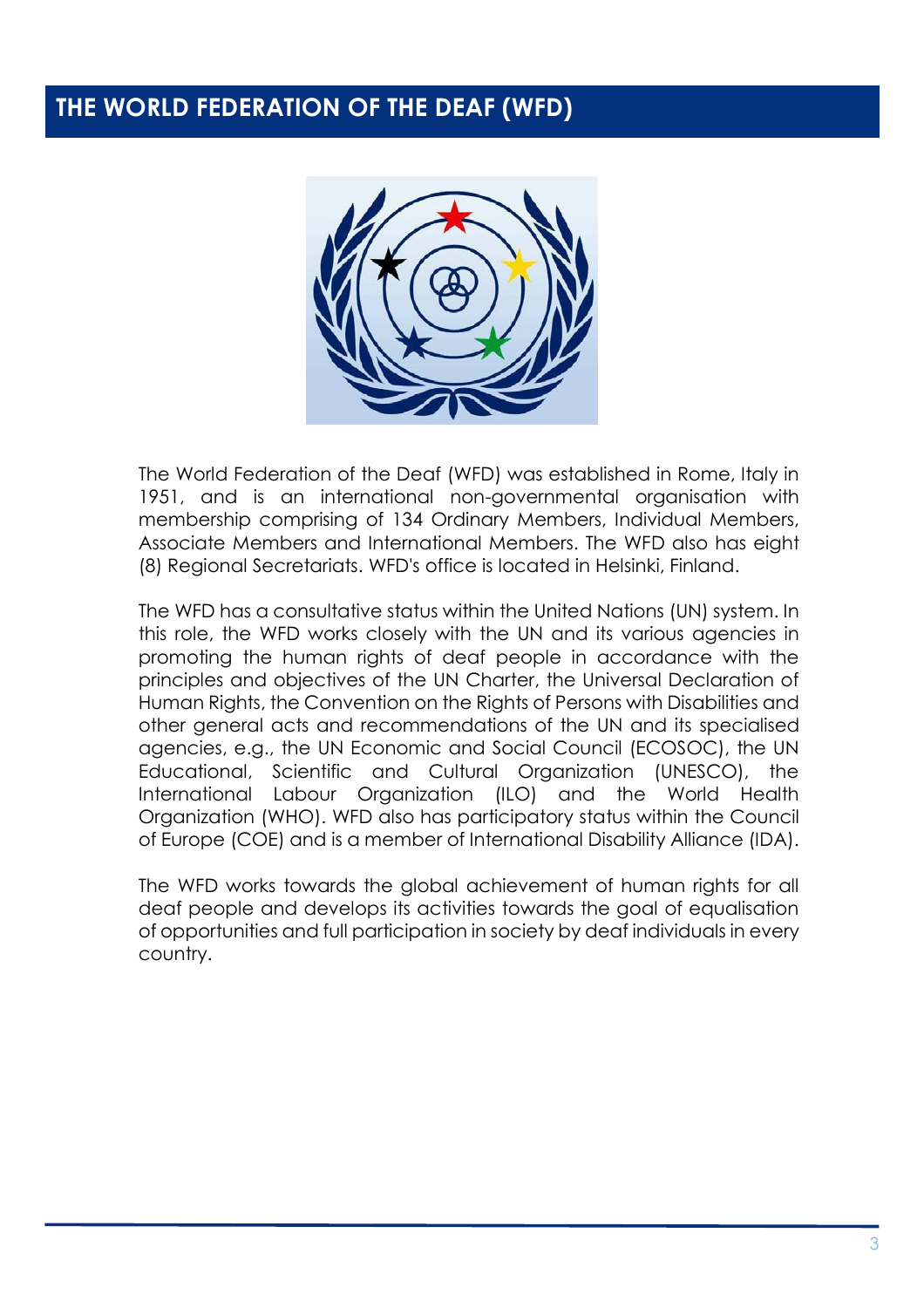### <span id="page-3-0"></span>**NEWS FROM WFD MEMBERS AND PARTNERS**



### **INDIA - THE REGRESSIVE ATTITUDE OF THE GOVERNMENT OF INDIA - INDIAN SIGN LANGUAGE RESEARCH AND TRAINING CENTRE BEING STIFLED**

At a time when deaf people around the world are celebrating attainment of new rights, the Indian government is regressing and denying the right of Deaf people to have a hand in conducting research on Indian Sign Language (ISL) and training of interpreters.

About 85 deaf leaders from all over India gathered for a two-day meeting in New Delhi on March 15, 2015 in New Delhi. These leaders were from all walks of life—NGO officials, businessmen, teachers, government workers and professionals. They came by trains, planes and buses. They came from as near as Delhi and as far as Trivandrum near Sri Lanka. Some had spent three days in a train and some had been in a bus for 24 hours. They paid for their own way whether they could afford it or not. It was a pilgrimage for them, it was a duty and it was something they believed in and wanted to support.

They were here to request the government to make the Indian Sign Language Research and Training Centre (ISLRTC) an autonomous organization. There is a long story behind this depressing situation.

The National Association of the Deaf in India had fought for establishing ISLRTC for several years. Their efforts bore fruit and the decision to establish the ISLRTC was consequent to the advocacy done on this issue and the outcome

of the 11th Five Year Plan. The then Finance Minister, Shri Pranab Mukherjee, now President of India, had made an announcement to this effect in his speech while presenting the 2010-11 Union Budget.

Contrary to the expectation of the ISLRTC being established an autonomous institute in 2011, the Ministry of Social Justice & Empowerment (MSJE) without involving the NAD or even informing it, signed a MoU with the Indira Gandhi National Open University (IGNOU) and the ISLRTC was handed over to it. A sum of Rs. 44 crore (about \$7 million) was sanctioned by the Ministry of Social Justice & Empowerment in 2011 for the establishment of this institute – 24 crore towards constructing a building and the balance towards operational costs for five years. The IGNOU had promised to provide five acres on its campus for this purpose and also providing the requisite infrastructure and support.

However, IGNOU reneged on its promises and after two wasted years, MSJE decided to get ISLRTC back from IGNOU. The Joint Secretary of MSJE had assured the NAD deputation in July 2013 that ISLRTC would be established within a couple of months as an autonomous body. However, after almost two-years of inaction, the MSJE decided to place it under National Institute of Hearing Handicapped (NIHH) despite continuous petitions by deaf organizations including the National Association of the Deaf and All India Federation of the Deaf.

The Ministry of Social Justice and Empowerment has decided to turn a deaf ear to the deaf



**Zorin Singha, President, National Association of the Deaf, India**